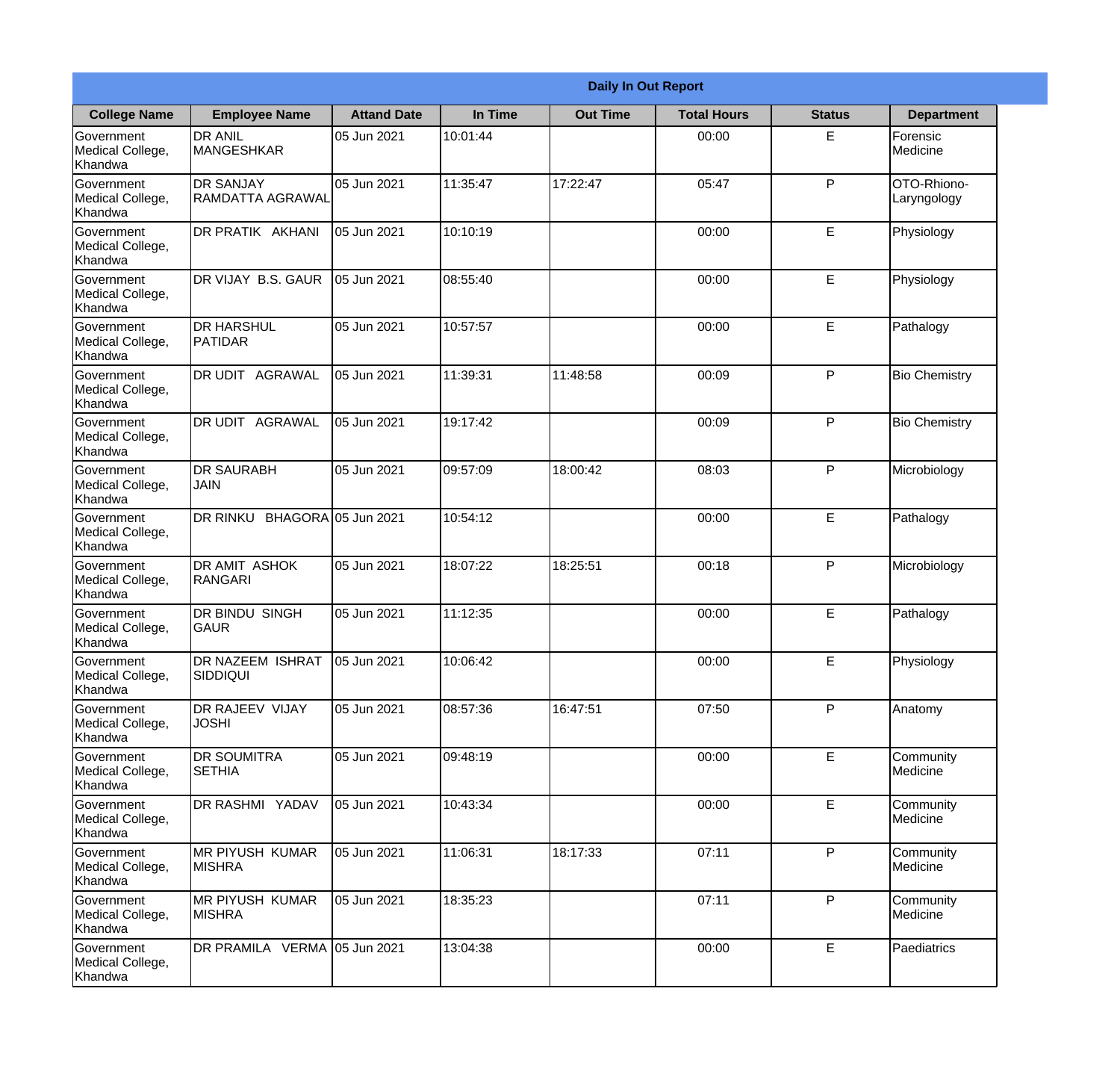| <b>Designation</b>                  | <b>Category</b> |
|-------------------------------------|-----------------|
| <b>Assistant Professor</b>          | Para Clinical   |
| Professor                           | Clinical        |
| <b>Assistant Professor</b>          | Non Clinical    |
| Associate Professor Non Clinical    |                 |
| <b>Assistant Professor</b>          | Para Clinical   |
| Associate Professor Non Clinical    |                 |
| Associate Professor Non Clinical    |                 |
| Associate Professor   Para Clinical |                 |
| Assistant Professor                 | Para Clinical   |
| Professor                           | Para Clinical   |
| Associate Professor   Para Clinical |                 |
| Professor                           | Non Clinical    |
| <b>Assistant Professor</b>          | Non Clinical    |
| <b>Assistant Professor</b>          | Para Clinical   |
| <b>Assistant Professor</b>          | Para Clinical   |
| Statistician                        | Para Clinical   |
| Statistician                        | Para Clinical   |
| Professor                           | Clinical        |

## **Daily In Out Report**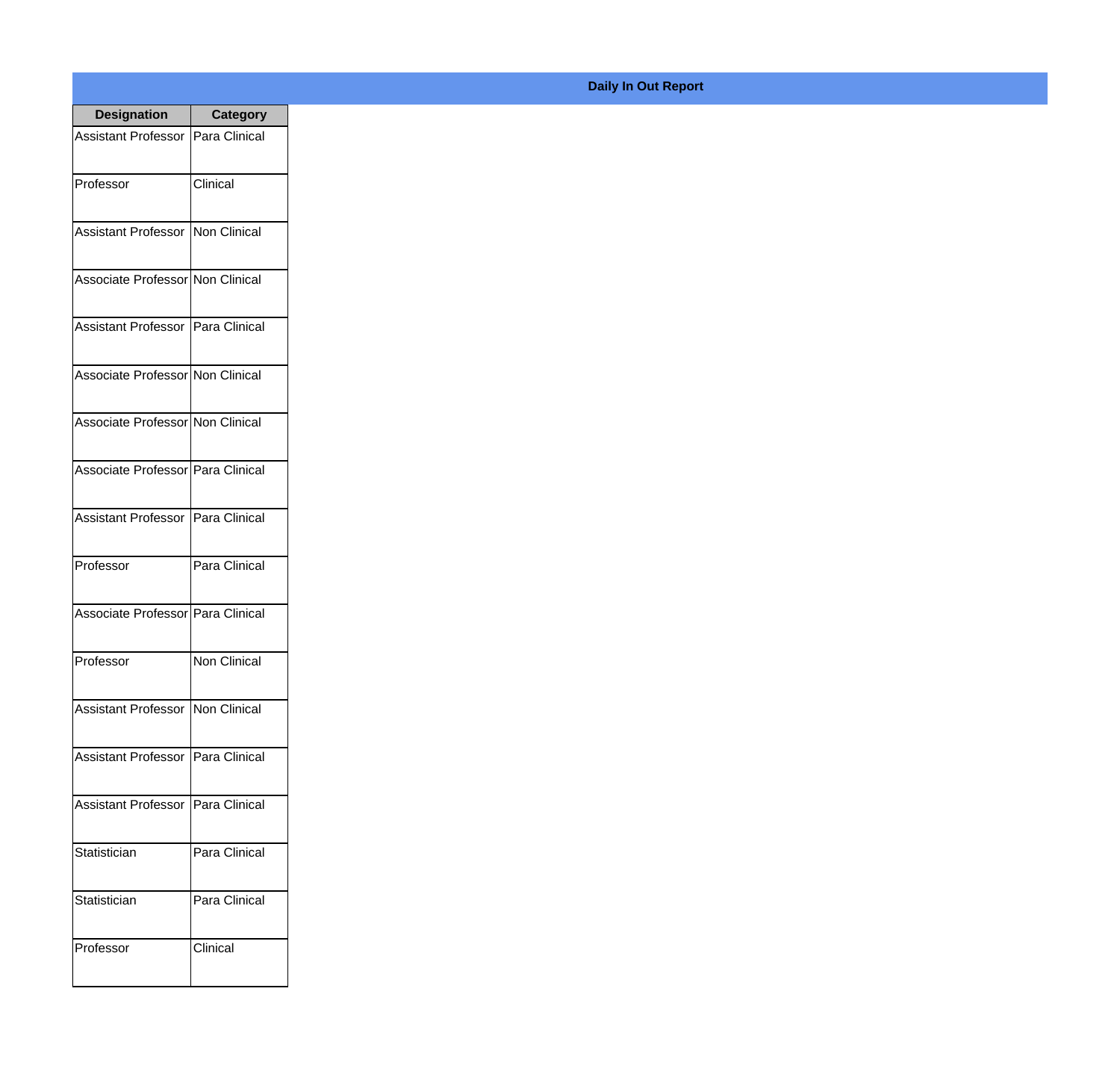|                                                  |                                                |             |          |          | <b>Daily In Out Report</b> |              |                                        |
|--------------------------------------------------|------------------------------------------------|-------------|----------|----------|----------------------------|--------------|----------------------------------------|
| <b>Government</b><br>Medical College,<br>Khandwa | <b>DR GARIMA</b><br><b>AGRAWAL VARSHNEY</b>    | 05 Jun 2021 | 10:19:16 | 18:06:50 | 07:47                      | P            | Paediatrics                            |
| Government<br>Medical College,<br>Khandwa        | <b>DR SIDDHARTH</b><br><b>BANODE</b>           | 05 Jun 2021 | 09:59:28 | 16:23:11 | 06:24                      | P            | Pharmacology                           |
| Government<br>Medical College,<br>Khandwa        | <b>DR PRIYA KAPOOR</b><br><b>KAPOOR</b>        | 05 Jun 2021 | 14:54:20 |          | 00:00                      | E            | Pathalogy                              |
| Government<br>Medical College,<br>Khandwa        | DR SAPNA<br><b>MAHESHRAM</b>                   | 05 Jun 2021 | 11:03:07 |          | 00:00                      | E            | Community<br>Medicine                  |
| <b>Government</b><br>Medical College,<br>Khandwa | <b>DR SEEMA</b><br><b>SUDHAKARRAO</b><br>SUTAY | 05 Jun 2021 | 16:40:56 |          | 00:00                      | E            | Forensic<br>Medicine                   |
| Government<br>Medical College,<br>Khandwa        | <b>DR RAKESH SINGH</b><br><b>HAZARI</b>        | 05 Jun 2021 | 13:59:20 | 13:59:29 | 00:00                      | AB           | Pathalogy                              |
| <b>Government</b><br>Medical College,<br>Khandwa | <b>DR NISHA</b><br><b>KAITHWAS</b>             | 05 Jun 2021 | 10:23:29 | 13:41:39 | 03:18                      | $\mathsf{P}$ | Psychiatry                             |
| Government<br>Medical College,<br>Khandwa        | DR ASHOK<br><b>BHAUSAHEB NAJAN</b>             | 05 Jun 2021 | 11:33:23 |          | 00:00                      | E            | Forensic<br>Medicine                   |
| Government<br>Medical College,<br>Khandwa        | DR NITESHKUMAR<br>KISHORILAL<br><b>RATHORE</b> | 05 Jun 2021 | 11:28:17 | 16:25:08 | 04:57                      | P            | Pharmacology                           |
| <b>Government</b><br>Medical College,<br>Khandwa | <b>DR PRIYESH</b><br><b>MARSKOLE</b>           | 05 Jun 2021 | 13:38:04 |          | 00:00                      | E            | Community<br>Medicine                  |
| Government<br>Medical College,<br>Khandwa        | <b>DR SANGEETA</b><br><b>CHINCHOLE</b>         | 05 Jun 2021 | 11:18:50 |          | 00:00                      | E            | Physiology                             |
| Government<br>Medical College,<br>Khandwa        | DR NISHA MANDLOI<br>PANWAR                     | 05 Jun 2021 | 10:07:07 | 16:21:50 | 06:14                      | P            | <b>Obstetrics &amp;</b><br>Gynaecology |
| Government<br>Medical College,<br>Khandwa        | DR NISHA MANDLOI<br><b>PANWAR</b>              | 05 Jun 2021 | 16:35:21 |          | 06:14                      | $\mathsf{P}$ | Obstetrics &<br>Gynaecology            |
| Government<br>Medical College,<br>Khandwa        | <b>DR SATISH</b><br><b>CHANDEL</b>             | 05 Jun 2021 | 11:53:01 |          | 00:00                      | E            | Pharmacology                           |
| Government<br>Medical College,<br>Khandwa        | DR MUKTESHWARI<br><b>GUPTA</b>                 | 05 Jun 2021 | 12:39:21 | 18:15:06 | 05:36                      | P            | Pharmacology                           |
| Government<br>Medical College,<br>Khandwa        | DR PURTI AGARWAL<br>SAINI                      | 05 Jun 2021 | 10:43:26 |          | 00:00                      | E            | Pathalogy                              |
| Government<br>Medical College,<br>Khandwa        | DR YASHPAL RAY                                 | 05 Jun 2021 | 12:41:13 |          | 00:00                      | E            | Anatomy                                |